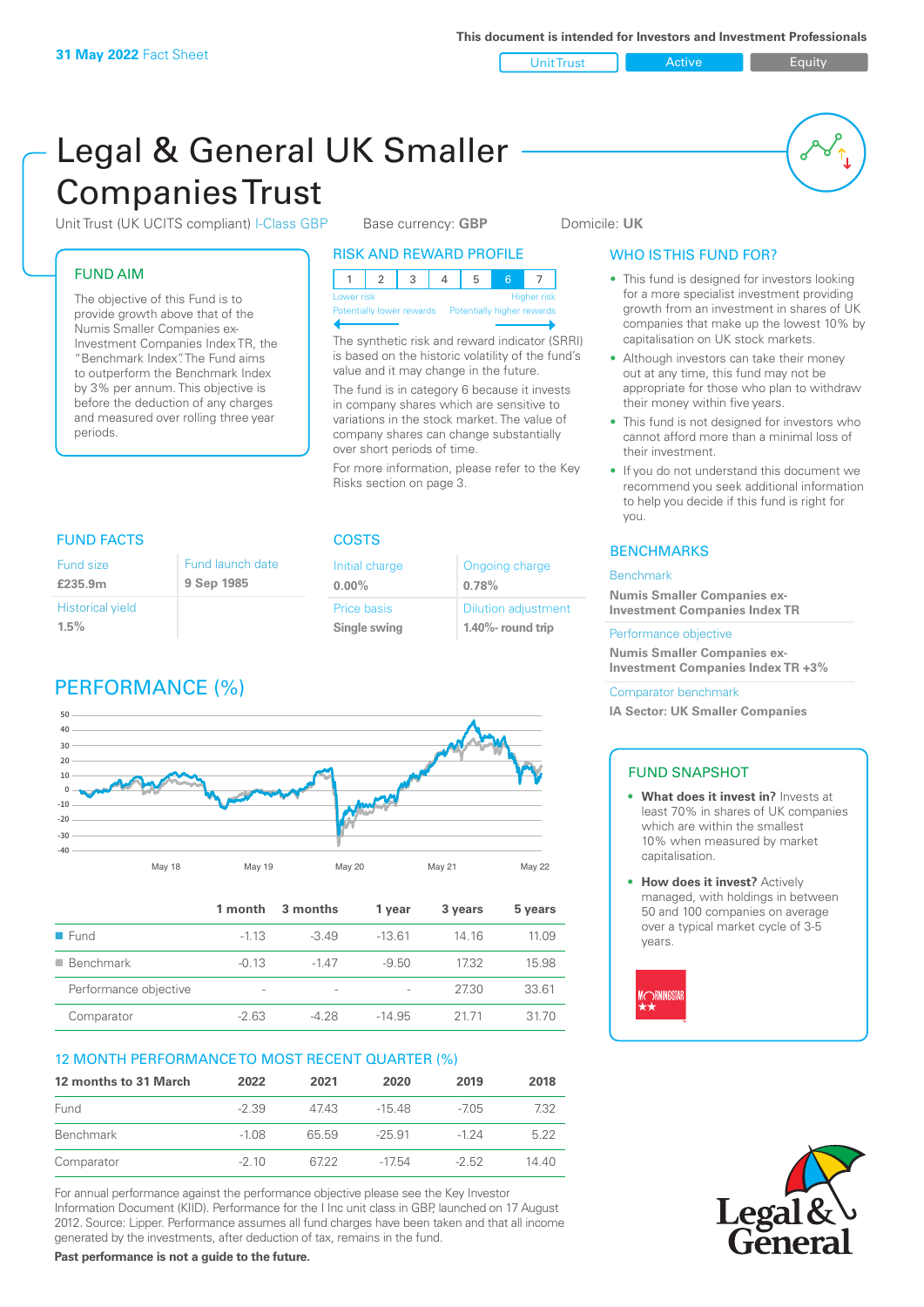# Legal & General UK Smaller Companies Trust

Unit Trust (UK UCITS compliant) I-Class GBP

## PORTFOLIO BREAKDOWN

All data source LGIM unless otherwise stated. Totals may not sum due to rounding.

#### COUNTRY (%)

|  | United Kingdom | 100.0 |
|--|----------------|-------|
|--|----------------|-------|



■ Cash and Equivalents 1.2

Cash positions are held as collateral on

Top 10 holdings 29.2% Rest of portfolio 70.8% No. of holdings 63

#### TOP 10 HOLDINGS (%)

| Discoverie Group        | 3.8 |
|-------------------------|-----|
| Energean                | 3.5 |
| Hill & Smith Holdings   | 3.1 |
| Brewin Dolphin Holdings | 2.9 |
| Keller                  | 2.9 |
| OSB Group               | 2.8 |
| The Gym Group           | 2.6 |
| <b>Biffa</b>            | 26  |
| <b>NCC Group</b>        | 26  |
| Safestore Holdings      | 25  |
|                         |     |

futures

#### TOP SECTOR OVER/UNDERWEIGHTS (%)

|                               | <b>Fund</b> | <b>Relative</b> |  |
|-------------------------------|-------------|-----------------|--|
| Health Care                   | 6.3         | 4.5             |  |
| Technology                    | 10.2        | 3.8             |  |
| Unclassified                  | 3.5         | 3.5             |  |
| Industrials                   | 25.6        | 1.9             |  |
| <b>Basic Materials</b>        | 7.3         | 18              |  |
| Telecommunications            | 0.0         | $-1.1$          |  |
| <b>Consumer Discretionary</b> | 14.3        | $-2.6$          |  |
| Energy                        | 3.5         | $-3.7$          |  |
| <b>Real Estate</b>            | 10.3        | $-4.0$          |  |
| Financials                    | 11.9        | -48             |  |

#### TOP 5 STOCK OVER/UNDERWEIGHTS (%)

|                                    | <b>Fund</b> | <b>Relative</b> |  |
|------------------------------------|-------------|-----------------|--|
| Discoverie Group                   | 3.8         | 3.3             |  |
| <b>OSB Group</b>                   | 2.8         | 2.8             |  |
| Safestore Holdings                 | 2.5         | 2.5             |  |
| <b>Advanced Medical Solutions</b>  | 2.5         | 2.5             |  |
| Keller                             | 2.9         | 2.5             |  |
| National Express Group             | 0.0         | $-1.1$          |  |
| John Wood Group                    | 0.0         | $-1.1$          |  |
| Contourglobal                      | 0.0         | $-1.2$          |  |
| <b>Babcock International Group</b> | 0.0         | $-1.2$          |  |
| Qinetig Group                      | 0.0         | $-1.5$          |  |



### ROBERT WHITE

Robert joined LGIM in 2018 as a Fund Manager for the UK Special Situations Trust. Prior to this Robert worked at Mirabaud Asset Management where he was an Assistant Fund Manager (2013 to 2018) on the UK Equities Core product. Before that he worked at PWC in their Transaction Services division. In total he has over 10 years experience working within financial services. He read Philosophy, Politics and Economics at Pembroke College, Oxford and is a member of the Institute of Chartered Accountants in England and Wales.